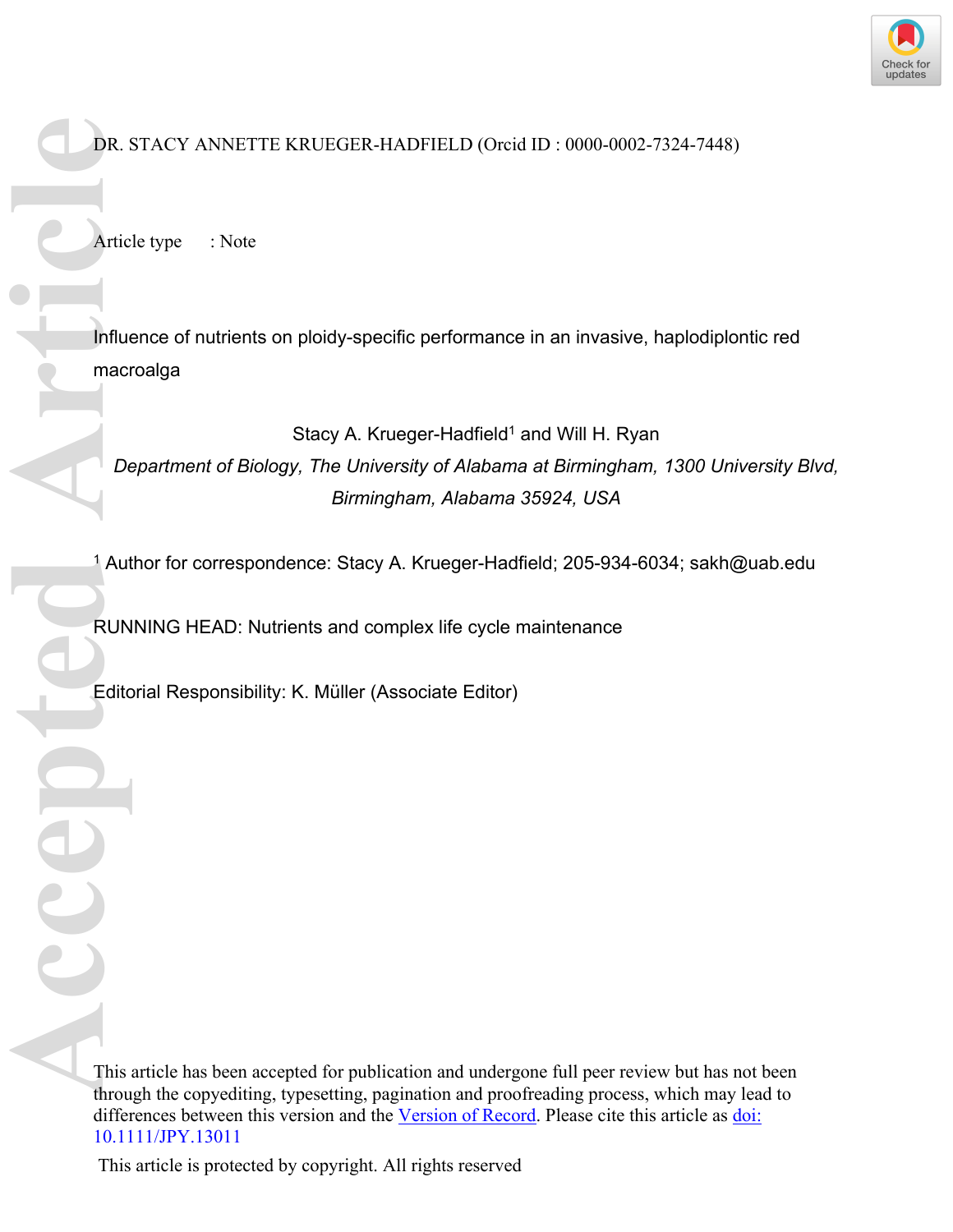## ABSTRACT

Worldwide, macroalgae have invaded near-shore marine ecosystems. However, their haplodiplontic life cycles have complicated efforts to predict patterns of growth and spread, particularly since most theoretical predictions are derived from diplontic taxa (i.e., animals). To complete one revolution of the life cycle, two separate ploidy stages, often including separate haploid sexes, must pass through development and reproduction. In the case of the invasive, red macroalga *Agarophyton vermiculophyllum*, during the invasion of softsediment estuaries throughout the Northern Hemisphere, diploid tetrasporophytes came to dominate all free-floating populations and haploid gametophytes were consistently lost. The ecological hypothesis of nutrient limitation might contribute to an explanation of this pattern of tetrasporophytic dominance in free-floating populations. Under this hypothesis, gametophytes should outperform tetrasporophytes under nutrient limited conditions, but tetrasporophytes should be better able to exploit optimal or even abundant nutrient conditions, such as in eutrophic estuaries. We sampled tetrasporophytes, male gametophytes, and female gametophytes from two sites each located on either side of the Delmarva Peninsula that separates the Chesapeake Bay from the Atlantic Ocean. We subjected apices excised from multiple thalli from each life cycle stage to a nutrient-enriched and a nutrient-poor seawater treatment and assessed growth and survival. While nutrient addition increased growth rates, there was no significant difference among ploidies or sexes. Gametophytes did, however, suffer higher mortality than tetrasporophytes. We discuss how nutrient-dependent differences in growth and survival may contribute to observed patterns of tetrasporophytic dominance in soft-sediment *A. vermiculophyllum* populations. Worl<br>
hapk<br>
partic<br>
To cx<br>
sepa<br>
the irsedir<br>
domi<br>
ecolor<br>
of tel<br>
domi<br>
ecolor<br>
of tel<br>
game<br>
tetra:<br>
cond<br>
game<br>
Delm<br>
subje<br>
and ;<br>
addit<br>
Gamm<br>
addit<br>
Gamm<br>
addit<br>
Gamm<br>
tetra:<br>
addit<br>
Gamm<br>
tetra:<br>
addit<br>
Gamm<br>
nutri

KEY WORDS: algae, biological invasion, estuaries, Gracilaria, life cycle, nutrients, ploidy

ABBREVIATIONS: PES, Provasoli's Enriched Solution; GLMER, generalized linear mixed model: LMER, linear mixed model; AICc, corrected Akaike information criterion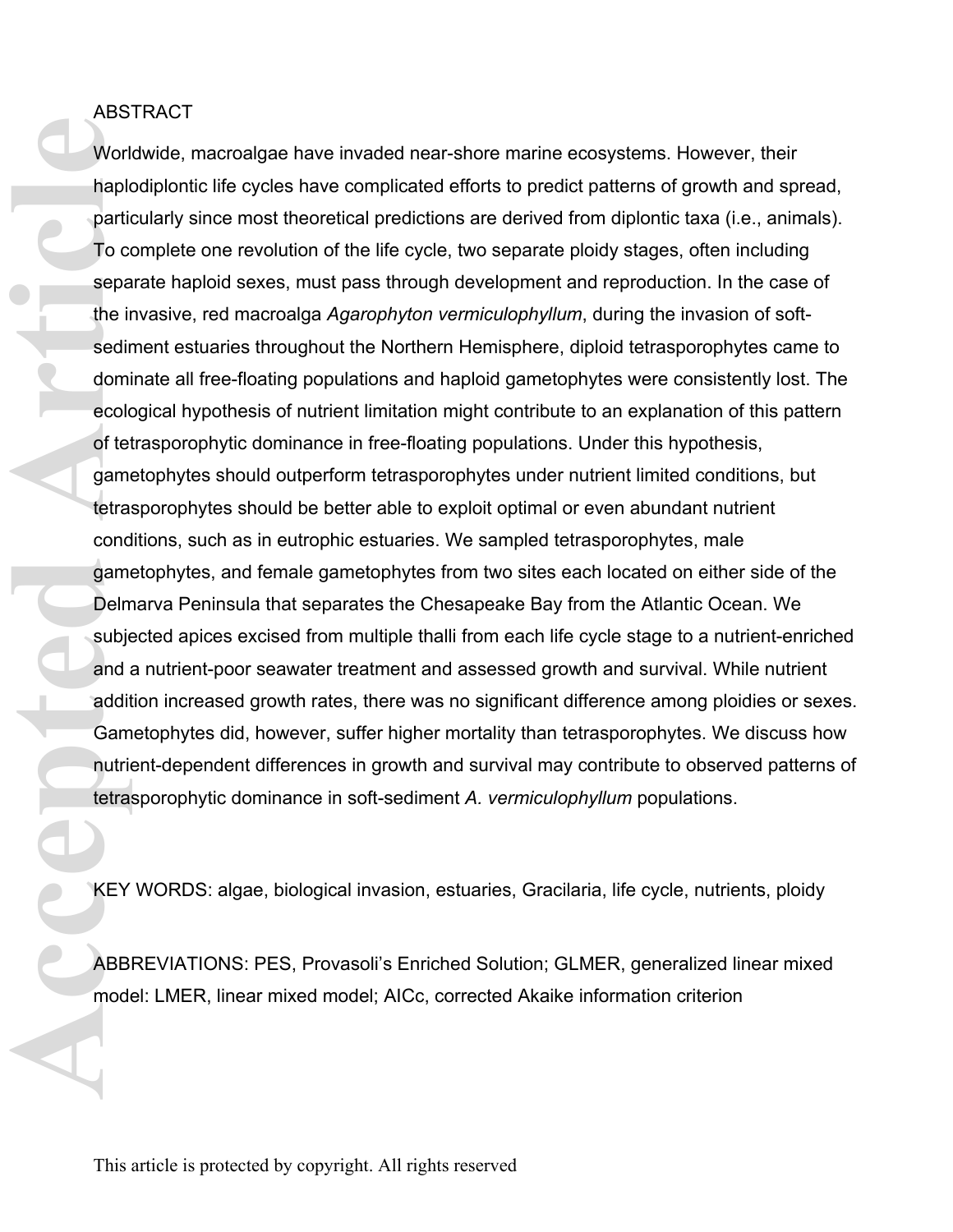The need to predict the growth and spread of populations takes on a particular urgency when studying non-native species. Yet, we often lack necessary data for making informed predictions about the population dynamics of organisms with complex life cycles, including common marine invaders, such as macroalgae (Krueger-Hadfield 2020). Life cycle characteristics, such as the number of free-living stages and whether these stages share the same genome (e.g., invertebrates with larval stages versus haplodiplontic algae), are predicted to alter the demographic states (i.e., age, spatial location, sex) under which persistence and expansion are expected (Caswell 1982). Predicting patterns in natural systems requires detailed knowledge of the energetic and demographic trade-offs that shape transition rates among life cycle stages.

For haplodiplontic macroalgae, free-living haploid gametophytes (often with separate sexes) and diploid sporophytes are linked through spatially and temporally separated alternations of meiosis and fertilization (Fig. 1; for a more detailed review see Bell 1994). The persistence of these life cycles is predicted by niche differentiation among life stages (Hughes and Otto 1999). While ecological differentiation is much more intuitive for heteromorphic life cycles (Lubchenco and Cubit 1980, Valero et al. 1992, Klinger 1993, Bessho and Iwasa 2009), isomorphic life cycles are stabilized through much more subtle forms of differentiation (Hughes and Otto 1999, Scott and Rescan 2016). Cryptic differences in survival (e.g., due to herbivory or salinity) and resource use (e.g., nutrients) between stages in isomorphic algae have been found to make them as ecologically distinct as those found in heteromorphic life cycles (e.g., Destombe et al. 1992, Gonzales and Meneses 1996, Thornber and Gaines 2004, Carmona and Santos 2006, Krueger-Hadfield 2011, Guillemin et al. 2013, Lees et al. 2018, Neill et al. 2018, Vieira et al. 2018a,b). If different life cycle stages exhibit different responses to stressors or changing conditions, then trait differentiation may render a species vulnerable to selection against the "weakest link" (Istock 1967, Pandori and Sorte 2018, Krueger-Hadfield 2020). Following a perturbation, demographic consequences on one stage may cascade through the entire life cycle rendering such species particularly vulnerable. As many haplodiplontic macroalgae are introduced through the world's oceans (Williams and Smith 2007), predicting how they may Wher<br>
predi<br>
comm<br>
chara<br>
same<br>
predi<br>
predi<br>
predi<br>
predi<br>
predi<br>
predi<br>
predi<br>
predi<br>
predi<br>
predi<br>
predi<br>
predi<br>
predi<br>
predi<br>
stage<br>
ditern<br>
The II Sudge<br>
form: in su<br>
stage<br>
found<br>
1996<br>
Guilli<br>
cycle<br>
differ<br>
1967<br>
d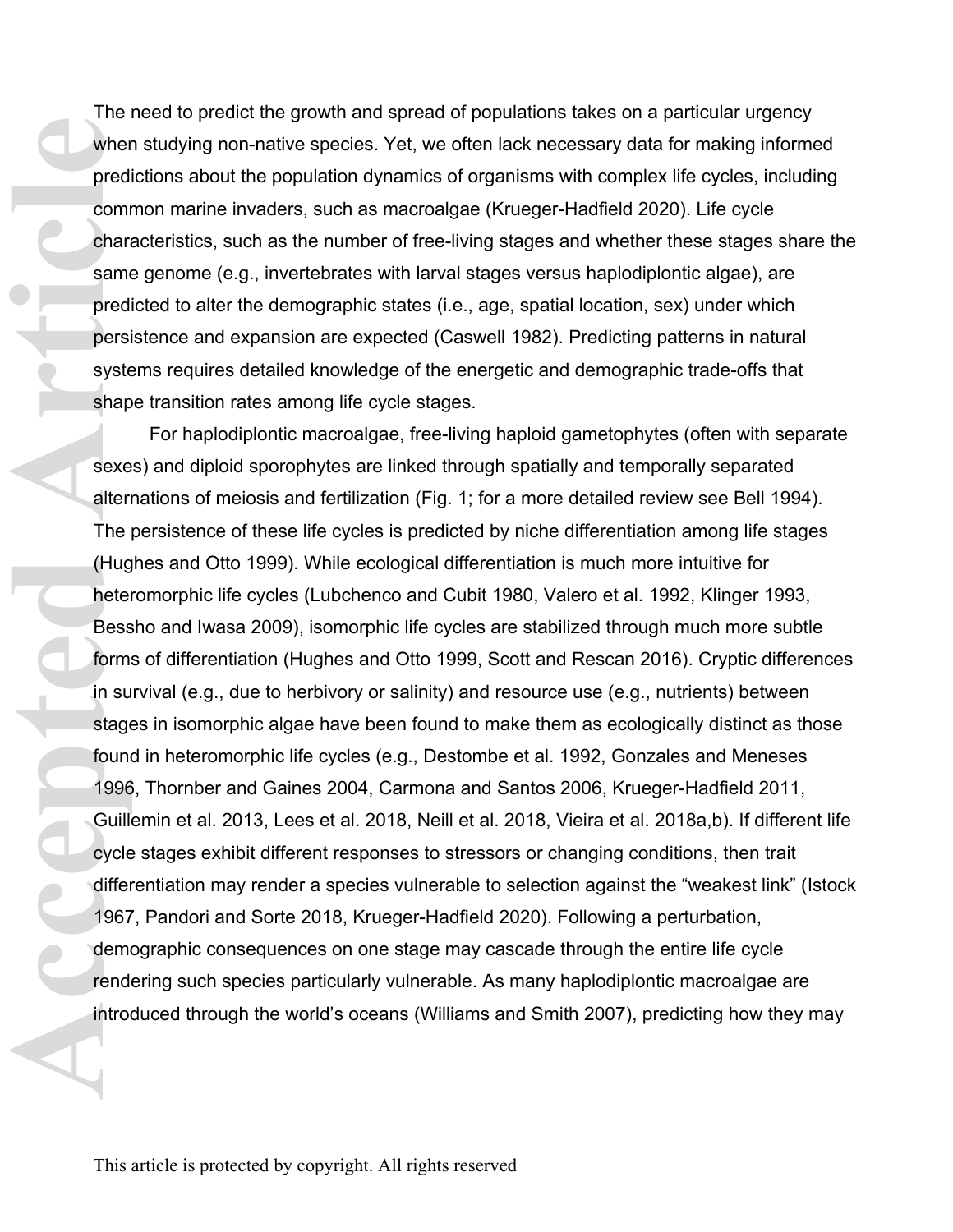respond to as a consequence of demographic shifts during invasions warrants further attention (e.g., loss of a free-living stage; Krueger-Hadfield et al. 2016).

The red, haplodiplontic macroalga *Agarophyton vermiculophyllum* (commonly known under the synonym *Gracilaria vermiculophylla*) has invaded virtually every temperate estuary, which are often anthropogenically modified and disturbed habitats, in the Northern Hemisphere over the last 100 years (Kim et al. 2010, Krueger-Hadfield et al. 2017, 2018) and has transformed these ecosystems (e.g., Nyberg et al. 2009, Byers et al. 2012). Its rapid spread was likely facilitated by its capacity for asexual fragmentation and indefinite survival as free-floating thalli (Krueger-Hadfield et al. 2016). Across much of the non-native range, the estuaries into which this alga was introduced lack sufficient hard substratum for the settlement of propagules. If *A. vermiculophyllum* gametophytes and tetrasporophytes performed equally well in these free-floating conditions, we would expect to find populations dominated by male gametophytes, female gametophytes, tetrasporophytes, or some combination based on the invasion history of the site (i.e., what type of thallus/thalli were introduced and propagated by fragmentation). Yet, tetrasporophytes dominate at all freefloating sites thus far studied (Krueger-Hadfield et al. 2016, 2017, 2018). This pattern has been mirrored in soft-sediment habitats in multiple species in the Gracilariales (e.g., Guillemin et al. 2008, also reviewed in Kain and Destombe 1995), suggesting a selective bias for tetrasporophytic thalli, despite morphological similarity among the free-living stages (Fig. 1). atten<br>
and I spread Hem<br>
and I spread as fire e<br>
settle<br>
perfc domii comii intro<br>
floatii been<br>
Guille bias<br>
(Fig.<br>
of ab<br>
(198<br>
as ha (198<br>
as ha thus, nitro<br>
gene contr<br>
early

Here, we investigated one ecological hypothesis in order to better understand the role of abiotic variation on tetrasporophytic dominance in *Agarophyton vermiculophyllum*. Lewis (1985) postulated that haploidy can confer an ecological advantage under nutrient limitation as haploids spend fewer resources on producing and maintaining DNA content and are, thus, better able to grow under conditions in which nutrients, such as phosphorus or nitrogen, are limited. Conversely, diploids have numerous genetic advantages, such as genetic buffering or heterosis (reviewed in Valero et al. 1992, Bell 1994), which may contribute to higher growth rates when nutrients are abundant (e.g., why diploid diatoms are early successional species amongst the unicellular algae; Lewis 1985). However, Lewis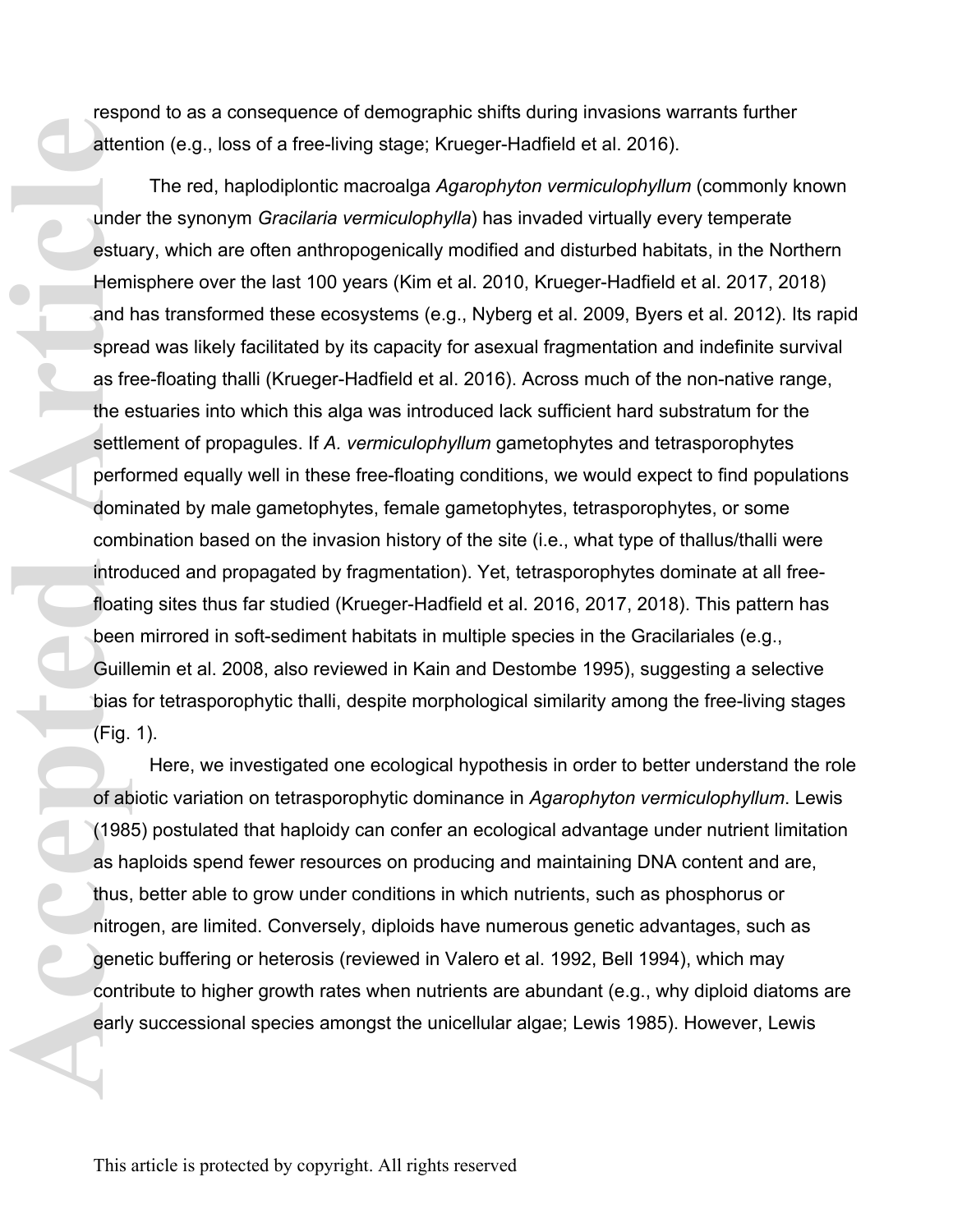(1985) and Bell (1994), among others, questioned whether the nutrient limitation hypothesis applies to multicellular taxa, because the efficiency gained by producing small, nutrientconserving cells is offset by the need to produce more cells to reach the same thallus size as a diploid. Vieira et al. (2018a,b) advocated for the explicit testing of the nutrient limitation hypothesis building on suggestions by Richerd et al. (1993) about the role of resource availability in the evolutionary stability of haplodiplontic life cycles. Destombe et al. (1993) found juvenile gametophytic holdfasts in *Gracilaria gracilis* (as *G. verrucosa*) grew better than tetrasporophytic holdfasts when nutrients were limiting whereas diploids had the advantage in nutrient replete conditions, providing support for Lewis' (1985) hypothesis in a multicellular alga. However, for *A. vermiculophyllum*, holdfasts are rare in non-native soft, sediment habitats, begging the question of whether Lewis' (1985) hypothesis is relevant for adult thalli. As these populations are often propagated through asexual fragmentation, the growth patterns of adult tissue is critical to measure.

To test the nutrient limitation hypothesis, we sampled *Agarophyton vermiculophyllum* male gametophytes, female gametophytes, and tetrasporophytes at two sites in October 2018, where reproductive individuals are known to be present and genotypic diversity is high (Krueger-Hadfield et al. 2016). Ape Hole Creek (near Crisfield, Maryland; 37.9581, -75.8233) and Magotha Road (near Townsend, Virginia, 37.1762, -75.9318) are located along the Delmarva Peninsula that divides the Chesapeake Bay from the Atlantic Ocean (Fig. S1 in the Supporting Information). The Chesapeake Bay Estuary is a nutrient rich environment, which has also been under anthropogenic enrichment for hundreds of years (Kemp et al. 2005). In keeping with Lewis' (1985) hypothesis and based upon previous work by Destombe et al. (1993), enhanced diploid performance in eutrophic waters may help explain the success of tetrasporophytes in this region. While these two sites differed in substrate composition, temperature, and salinity (S.A. Krueger-Hadfield and W.H. Ryan, unpub. data), we had no a priori expectation that site of origin would influence the degree of response to nutrient levels among life stages. Our experimental design also allowed us to diagnose the relative importance of stage-specific responses to nutrients compared to the influence of genotype or site of origin. If there are differences in the response to nutrients, then **Acception**<br> **Acception**<br> **Acception**<br> **Acception**<br> **Accepted Article**<br> **Acception**<br> **Acception**<br> **Acception**<br> **Accepted Article 2018**<br> **Actual Delm**<br> **Accepted Articles**<br> **Accepted Articles**<br> **Accepted Article 2005**<br> **Des**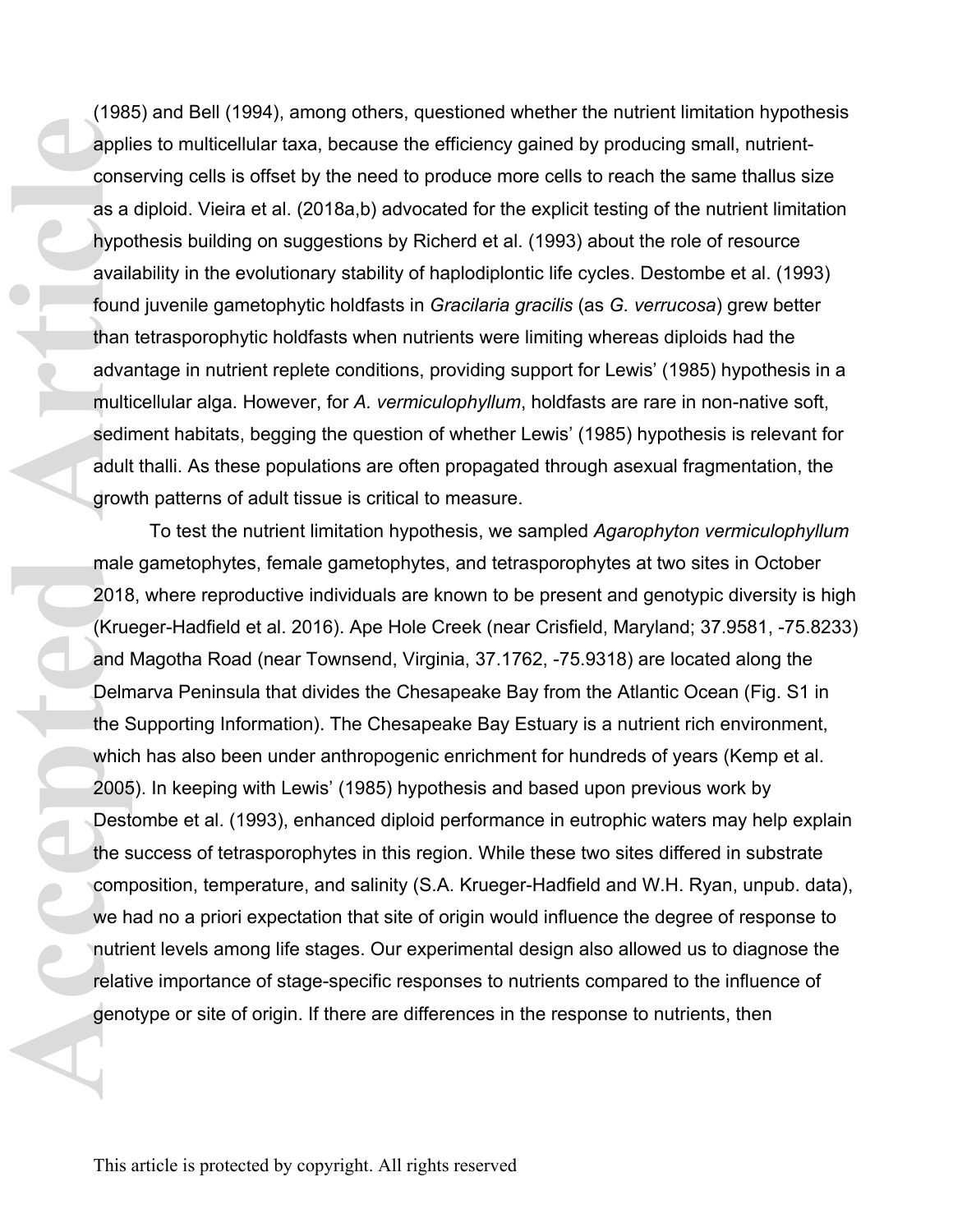regardless of the site of origin, we expect to see gametophytic thalli grow and/or survive better in low nutrient conditions whereas tetrasporophytes will grow better under nutrientreplete conditions.

Thalli were collected by hand from the intertidal zone during low tide with at least 1 meter separating each putative individual. Each thallus was observed using a dissecting microscope (40x) for reproductive structures (see Krueger-Hadfield et al. 2018). In order to ensure we had a balanced design of male gametophytes, female gametophytes, and tetrasporophytes, and to eliminate differences that may arise from comparing reproductive versus non-reproductive genets, all thalli used in the subsequent experiment were reproductive at the time of collection. From five haphazardly selected thalli (putative genets) from each life cycle stage and site (30 genets total), we excised at least 40- 1 cm apices. We, then, selected 10 apices per thallus that were not bleached and looked healthy, yielding 300 total apices in the experiment. Half the apices were assigned to a nutrient enriched treatment and the other half to an unenriched treatment. We chose to replicate the experiment at the level of apices within genet in order to estimate the effect of genotype within stage and site of origin on growth rate and the probability of bleaching. Given the importance of asexual fragmentation for this species, understanding the relative importance of within- versus between-genet variation is also important for predicting the species performance in these habitats. bette<br>
reple<br>
mete<br>
micro<br>
mete<br>
micro<br>
ensu<br>
tera:<br>
versu<br>
repro<br>
from<br>
We,<br>
300 t treat<br>
expe<br>
withii<br>
impo<br>
of wi<br>
perfo<br>
withii<br>
impo<br>
of wi<br>
perfo<br>
withii<br>
impo<br>
of wi<br>
perfo<br>
withii<br>
impo<br>
of wi<br>
perfo<br>
contreat<br>
con

Culture conditions were chosen based on the combination of temperature and salinity with the lowest mortality and fastest growth rates in previous experiments with this species (Rueness 2005; W.H. Ryan and S.A. Krueger-Hadfield, unpub. data). Each apex was placed individually into wells of 12-well tissue culture plates (1.5-2.2 mL capacity per well, Corning Inc., New York, NY, USA) filled with sterile artificial seawater (salinity of 20; Amsler and Neushul 1989) kept at 20°C with at 12:12 h light:dark cycle (170:0 Lux) in an environmental control chamber (Percival I-36LL, Percival Scientific, Perry, IA, USA). For the enriched treatment, 1X PES was diluted in 1000 mL of artificial seawater (Provasoli 1968). Once per week, for four weeks in total, thalli were photographed for size measurements and the seawater was replaced using Pasteur pipets.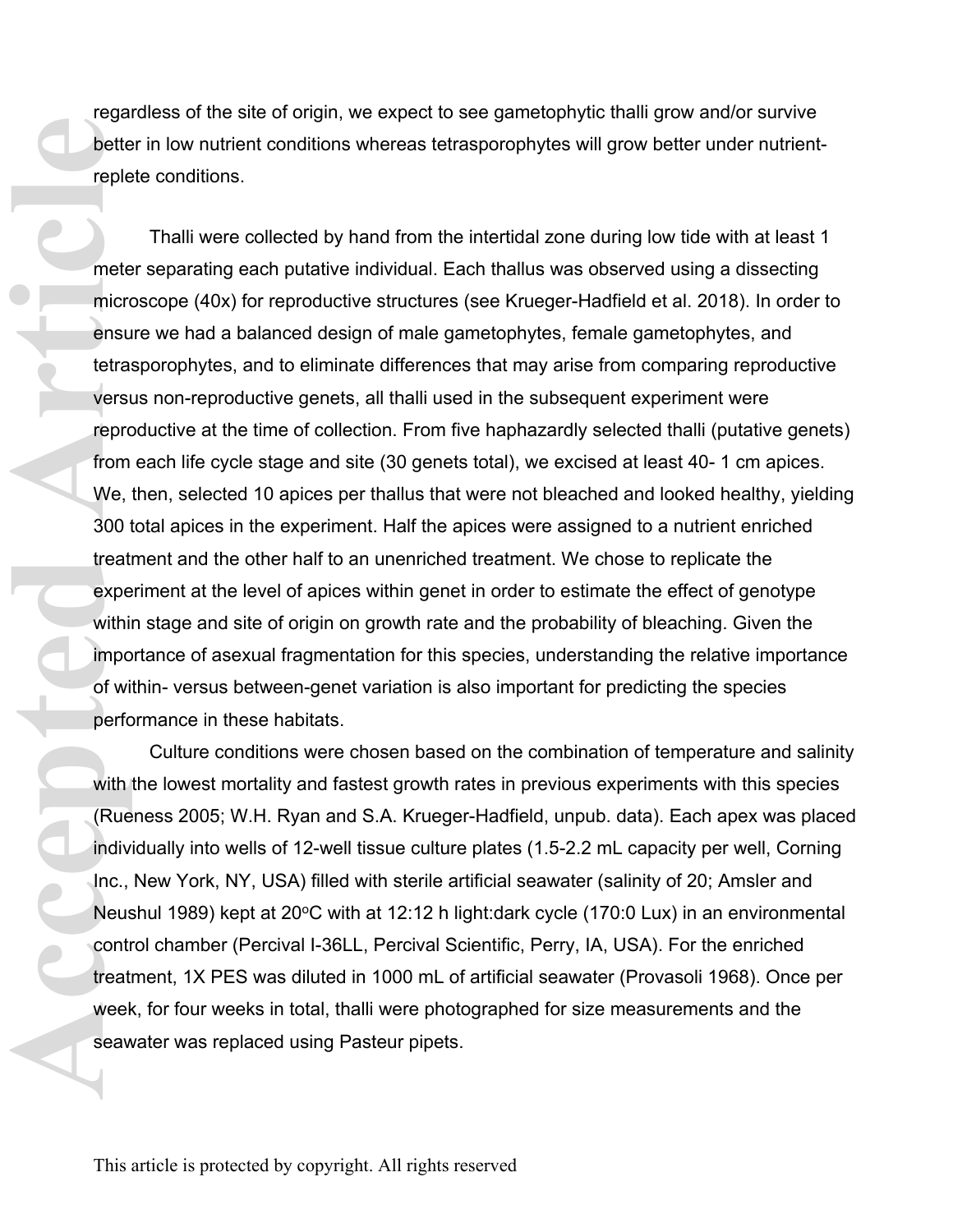Growth was measured as the change in thallus length over the four weeks of the experiment. Initial and final thallus length were measured from photographs with *Image J* v. 1.51 (Schneider et al. 2012). Bleaching was scored visually for each thallus using photographs from each time point. Each apex was initially scored as unbleached (i.e., no evidence of any bleaching), partially bleached (i.e., evidence of partial bleaching along the apex), or fully bleached (i.e., thallus was completely bleached; see also Sotka et al. 2018). For analysis, the bleached status of each apex was treated as a binary proxy for survival, where partially and fully bleached thalli were both treated as dead and only unbleached thalli were marked alive. Over the course of the experiment, no apex was observed to recover to an unbleached state after any appearance of bleaching (Sotka et al. 2018). Thalli generally progressed to fully bleached and fragile (i.e., dead) within one week of the appearance of partial bleaching, indicating that this is a reliable correlate of mortality.

The influence of site, life cycle stage, and nutrient level on the probability of bleaching were evaluated with a generalized linear mixed model (GLMER) with a binomial distribution. Results are plotted as the genet-level probability of survival (one minus the probability of bleaching), which reflects the proportion of apices from each genet that remained unbleached for the duration of the experiment. For the subset of apices that showed no bleaching at the end of the experiment, the influence of site, stage, and nutrient level on growth was evaluated with a linear mixed model (LMER) as growth was normally distributed. In both cases, genotype (genet ID) was included as a random factor to account for similarity due to thallus of origin. Model selection allowed us to identify the combination of factors and interaction terms that explained the most variance while favoring parsimony, a balance quantified by the corrected Akaike information criterion (AICc). Stepwise model selection based on AICc was performed with the dredge function, and goodness of fit was estimated with the r.squareGLMM function, both in the package 'MuMIn' (Barton 2018) in *R* ver. 3.5.1 (R Core Team 2018). expertite to the transferred and the transferred and the transferred and the transferred and the transferred and the transferred and the transferred and the transferred and the transferred and the transferred and the trans

We found that nutrient treatment had no effect on survival, but did influence growth, though not in a way that consistently discriminated among life cycle stages. The best-fit model for survival included genet identity, site, and life cycle stage, but not nutrient level as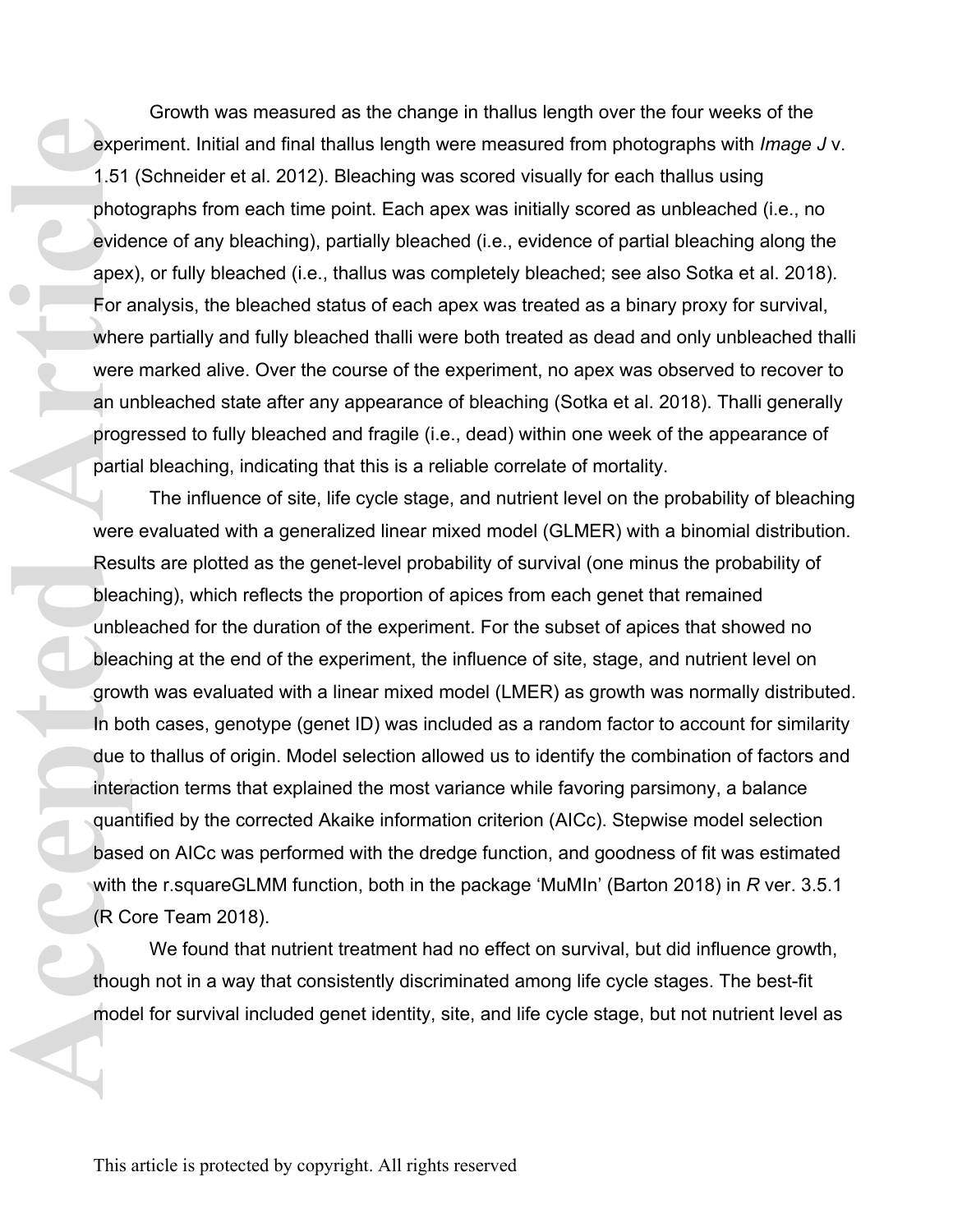predictors (marginal  $R^2$  = 0.24; Fig. 2A). Thalli sampled at Magotha Road had a significantly higher probability of survival than those from Ape Hole Creek (0.97 vs. 0.67;  $X^2 = 31.68$ , df = 1,  $p$  < 0.001). The probability of survival differed significantly among life cycle stages ( $X^2$  = 7.87,  $df = 2$ ,  $p = 0.020$ ). Tetrasporophytes had a higher probability of survival (.90) than both male and female gametophytes (0.79 and 0.77, respectively; see Table S1 in the Supporting Information for model selection details). Although there was no apparent difference in mortality among stages at Magotha Road, no interactions among the factors were retained in the best-fit model.

All but one of the surviving apices grew, regardless of treatment. The best-fit model of growth included nutrient level, site, and life cycle stage, as well as an interaction between site and life cycle stage  $(R^2 = 0.18; Fig. 2B)$ . Genet identity was not included in the best fit model, as variation within genets was high compared to variation among genets (Fig. S2B in the Supporting Information). Thalli grew significantly more in enriched versus unenriched water (F<sub>1, 239</sub> = 17.21,  $p < 0.001$ ). Thalli from Magotha Road grew significantly more than those from Ape Hole Creek ( $F_{1, 239}$  = 10.69,  $p$  = 0.001). There was no difference among life stages overall ( $F_{2, 239}$  = 0.16,  $p$  = 0.922). There was a significant interaction between site and stage ( $F_{2, 239}$  = 9.70,  $p$  = 0.007) driven by female thalli having lower growth than tetrasporophytes or male gametophytes at Magotha Road, but similar growth among stages at Ape Hole Creek (Fig. 2B). Average growth in thalli from Ape Hole Creek was higher under nutrient enrichment compared to Magotha Road, though the interaction between site and nutrient level was not retained in the best-fit model (Table S2 in the Supporting Information; Fig. S2). **Accepted Articles Articles Articles Articles Articles Articles Articles Articles Articles Articles Articles Articles Articles Articles Articles Articles Articles Articles Articles Articles Articles Articles Articles Artic** 

While the addition of nutrients increased growth rates in *Agarophyton vermiculophyllum* apices, the life cycle stage-specific effects of nutrients are more complex than suggested solely by the nutrient limitation hypothesis (Lewis 1985) and as previously shown by Destombe et al. (1993) in another gracilarioid species, *G. gracilis*. Studies in yeast have shown that whether haploids or diploids perform better under nutrient limiting conditions depends on the taxon and the experiment (e.g., Adams and Hansche 1974,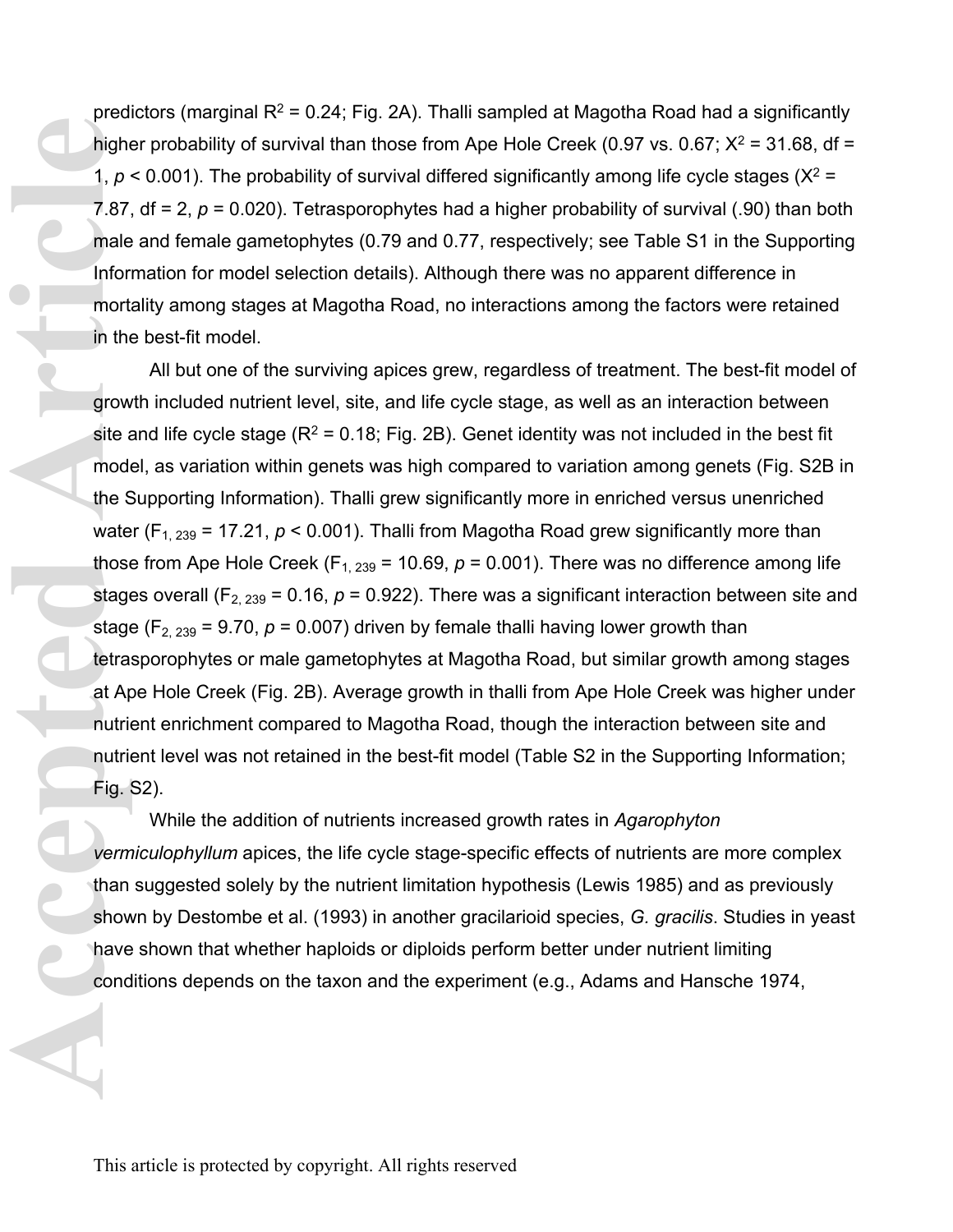Mable 2001, Otto and Gerstein 2008, Bessho et al. 2015). Thus, evidence for the nutrient limitation hypothesis is mixed for both uni- and multicellular taxa.

In our study, both the tetrasporophytes and male gametophytes from Magotha Road showed accelerated growth in nutrient-rich conditions, while female gametophytes did not. Previous studies (e.g., Zhang and van der Meer 1987, Guillemin et al. 2013, but see Hoyle 1978) have found females appear to grow faster due to senescence of male thalli following reproduction (Kain and Destombe 1995). Destombe et al. (1993) did not distinguish between male and female gametophytes, but under high nutrient conditions, the variance in gametophytic growth was low, suggesting the pooling of gametophytes did not obscure sex differences. In our study, the response to nutrients was highly variable among female genets (Fig. S2), particularly at Magotha Road where females, on average, had the lowest growth and did not differ among nutrient treatments. Females from Ape Hole Creek similarly showed high variability among genets, though the average response to nutrient treatments did not differ from male gametophytes or tetrasporophytes.

One limitation of our study is the reliance on reproductive material as we have no other method to distinguish life cycle stage in *Agarophyton vermiculophyllum* at present. Reproduction may decrease growth rates (see Guillemin et al. 2013), even if nonreproductive apices are excised from reproductive material as in our study. Guillemin et al. (2013) also found that the responses to stressors were much more subtle in older developmental stages, specifically in adult apices versus spores and juveniles (i.e., holdfasts). The observed differences among stages could also be due to unmeasured factors, such as an increase in energetic investment by females in reproduction (see e.g., Hannah and Santelices 1985, Thornber and Stachowicz 2006, Vergés et al. 2008), though we did not see any reproductive structures at the conclusion of our experiment. However, it is also important to note that differences in the life history stage (juvenile vs. adult), the media (natural seawater vs. artificial seawater), and the species (including native vs. nonnative populations) used in previous work on species with isomorphic, haplodiplontic life cycles may all contribute to discrepancies in the response to a given stressor among experiments (e.g., Destombe et al. 1993, Guillemin et al. 2013, Neill et al. 2018, this study) Finite<br>
show<br>
Prev<br>
1978<br>
reproduct<br>
differ<br>
(Fig. and of show<br>
did n<br>
other<br>
Repr<br>
reproduct<br>
Repr<br>
reproduct<br>
here reproduct<br>
and other<br>
Repr<br>
reproduct<br>
and other<br>
Repr<br>
reproduct<br>
and is als<br>
med is als<br>
med is als<br>
me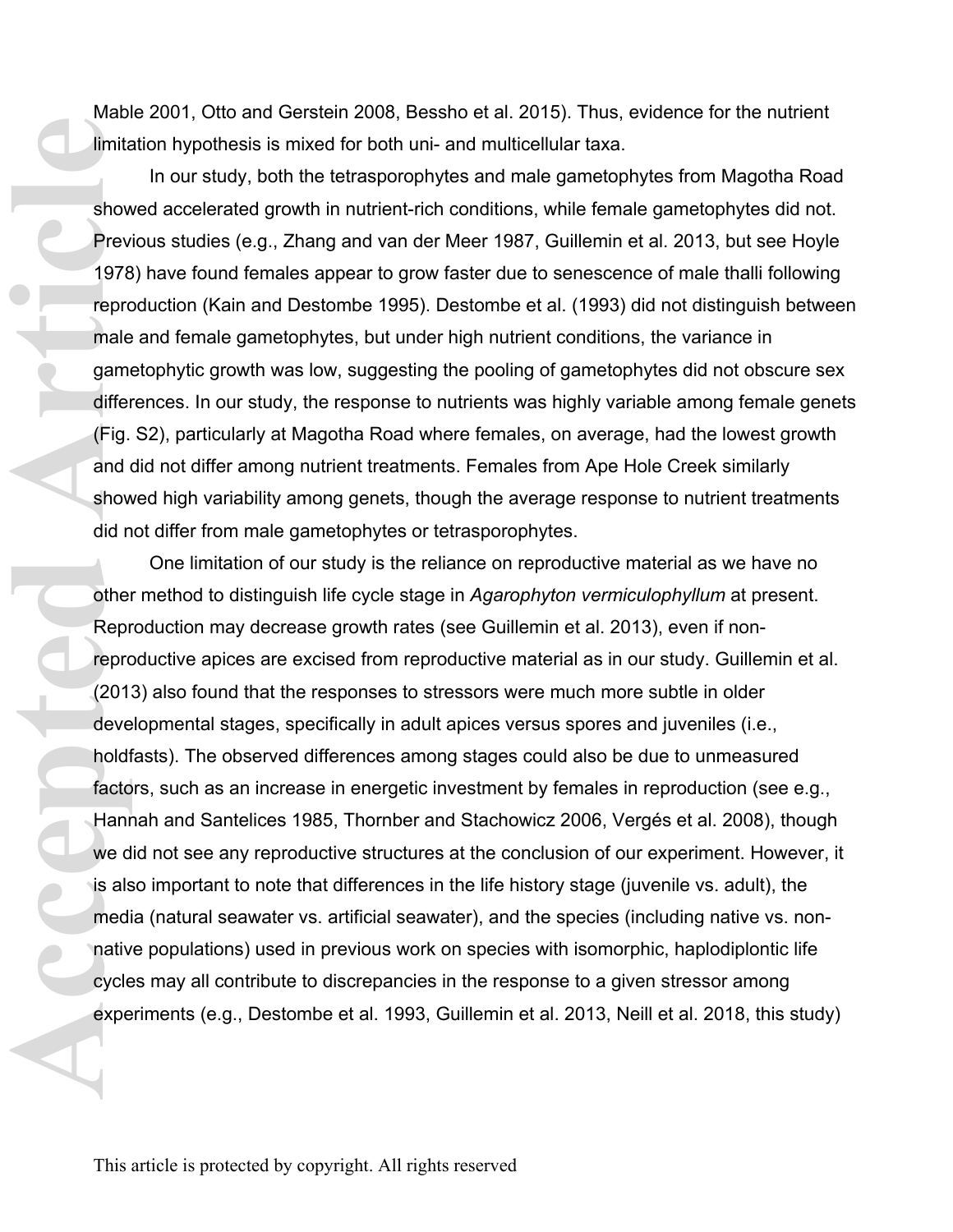as stage-specific responses may be extremely subtle (Hughes and Otto 1999, Scott and Rescan 2016).

In the Gracilariales, tetrasporophytes overwhelmingly dominate in soft-sediment, freefloating populations (but see Guillemin et al. 2008, Robitzch et al. 2019). Guillemin et al. (2013) found vegetative tetrasporophytes grew faster and also had more branches developing along their main axes in *Agarophyton chilense*, which may contribute to tetrasporophyte dominance in free-floating populations. However, Vieira et al. (2018a) showed that gametophytes had greater survival in long-term monitoring of the three life cycle stages in the field. Even subtle tradeoffs between growth, reproduction, and survival may contribute to large shifts in population composition when novel habitats are encountered. It is also possible that the free-floating thalli that dominate soft sediment habitats represent a specialized subset of tetrasporophytic genets. No studies have yet compared tetrasporophytes and gametophytes from hard substratum sites with free-floating tetrasporophytes. There are likely strong selective filters that determine *which* tetrasporophytes thrive in a free-floating state. The effect of differential patterns of nutrient use among life cycle stages, developmental stages, or populations may add an additional layer of complexity to the problem of understanding tetrasporophytic dominance. Future studies will need to consider the relative importance of each of these factors in explaining the observed patterns as well as the role of heterosis (Zohary 2004) or over-dominance which has been suggested previously for these patterns (Guillemin et al. 2008). Resc<br>
floati<br>
(2011<br>
deve<br>
tetra:<br>
show<br>
stage<br>
contr<br>
also<br>
spec<br>
tetra:<br>
tetra:<br>
tetra:<br>
tetra:<br>
tetra:<br>
tetra:<br>
tetra:<br>
tetra:<br>
tetra:<br>
tetra:<br>
tetra:<br>
show<br>
studi the c<br>
whic<br>
Clima<br>
popu<br>
haplk<br>
Expe<br>
poter<br>
wea<br>
info

Predicting patterns of species persistence and spread under the dual challenges of climate change and species invasion has revealed critical deficits in our understanding of population dynamics in organisms with complex life cycles. Many such organisms, including haplodiplontic macroalgae, are increasingly being introduced throughout the world. Experiments, such as this study, that examine sex- and ploidy-specific responses to potential stressors are necessary to understand which facets of a life cycle may act as the "weakest link" (Istock 1967, Pandori and Sorte 2018, Krueger-Hadfield 2020). Without such information, we are unable to make accurate predictions about the persistence and spread of species in an era when it is increasingly important to do so. Moreover, the conflicting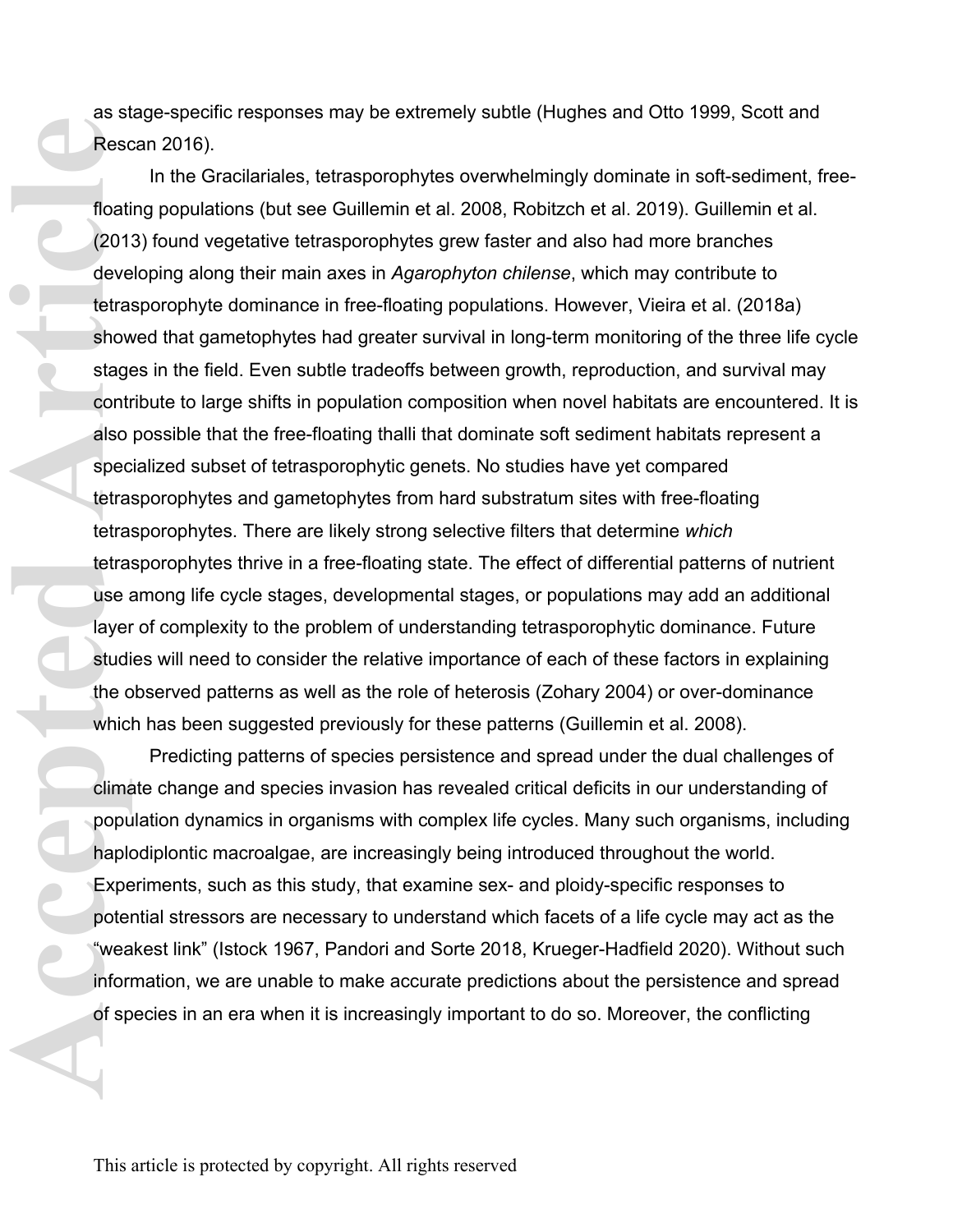results of our study in light of other work on macroalgae suggests the need to conduct more comprehensive experiments that incorporate all life history stages within a life cycle in order to determine the role of different abiotic stressors in stabilizing or weakening complex life cycles.

## ACKNOWLEDGEMENTS

We thank Sabrina Heiser for field and lab help; P.G. Ross, Chris Bentley, Edward Smith, and Sean Fate for logistics and natural history information at VIMS ESL. We thank Kirsten Müller and the anonymous reviewers that improved this manuscript. Field surveys and laboratory phenotyping were supported by start-up funds provided by the University of Alabama at Birmingham to Stacy A. Krueger-Hadfield. **Ack We t**<br> **Ack We t**<br> **Ack We t**<br> **Ack We t**<br> **Alabor**<br> **Alabor**<br> **Alabor**<br> **Alabor**<br> **Alabor**<br> **Alabor**<br> **Alabor**<br> **Alabor**<br> **Alabor**<br> **Alabor**<br> **Alabor**<br> **Alabor**<br> **Alabor**<br> **Alabor**<br> **Alabor**<br> **Alabor**<br> **Alabor**<br> **Ala** 

## REFERENCES

- Adams, J., & Hansche, P.E. 1974. Population studies in microorganisms I. Evolution of diploidy in *Saccharomyces cerevisiae*. *Genetics* 76: 327-38.
- Amsler, C.D., & Neushul, M. 1987. Chemotactic effects of nutrients on spores of the kelps *Macrocytis pyrifera* and *Pterygophora california. Mar. Biol.* 102: 557-64.

Barton, K. 2018. MuMIn: Multi-modal inferences. R Package version 1.15.6.

microbes in nutrient-poor environments. *J. Theor. Bio.* 383: 116-29.

- Bell, G. 1994. The comparative biology of the alternation of generations. *In* Kirpatrick, M. [Ed.] Lectures on mathematics in life sciences: The evolution of haplo-diploid life *cycles.* American Mathematical Society, Providence, Rhode Island, pp. 1– 26.
- Bessho, K. & Iwasa, Y. 2009. Heteromorphic and isomorphic alternations of generations in macroalgae as adaptations to a seasonal environment. *Evol. Ecol. Res.* 11:691–711 Bessho, K., Iwasa, Y., & Day, T. 2015. The evolutionary advantage of haploid versus diploid

Byers, J.E., Gribben, P.E., Yeager, C. & Sotka, E.E. 2012. Impacts of an abundant introduced ecosystem engineer within mudflats of the southeastern US coast. *Biol. Invasions* 149:2587–600.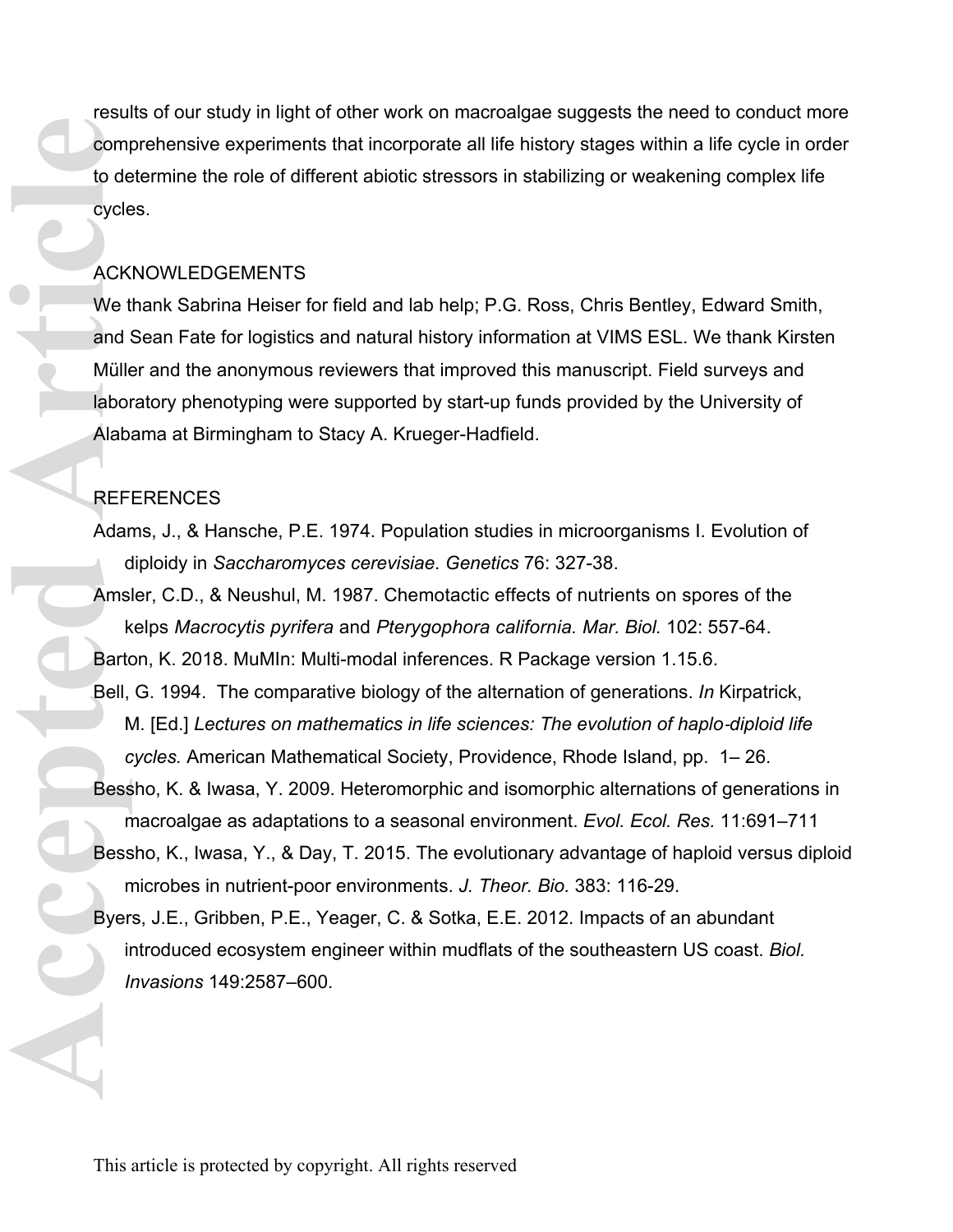- Carmona, R., & Santos, R. 2006. Is there an ecophysiological explanation for the gametophyte-tetrasporophyte ratio in *Gelidium sesquipedale* (Rhodophyta)? *J. Phycol.*  42:259-69.
- Caswell, H. 1982. Stable population structure and reproductive value for populations with complex life cycles. *Ecology* 63: 1223-31.
- Destombe, C., Godin, J., Lefèvre, C.M., Dehorter, O. & Vernet, P. 1992. Differences in dispersal abilities of haploid and diploid spores of *Gracilaria verrucosa* (Gracilariales, Rhodophyta). *Bot. Mar* .35:93–8.
- Destombe, C., Godin, J., Nocher, M., Richerd, S. & Valero, M. 1993. Differences in response between haploid and diploid isomorphic phases of *Gracilaria verrucosa* (Rhodophyta: Gigartinales) exposed to artificial environmental conditions. *Hydrobiologia* 260: 131-7.
- Gonzalez, J., & Meneses, I. 1996. Differences in the early stages of development of gametophytes and tetrasporophytes of *Chondracanthus chamissoi* (C.Ag.) Kützing from Puerto Aldea, northern Chile. *Aquaculture* 143:91-107.
- Guillemin, M. L., Faugeron, S., Destombe, C., Viard, F., Correa, J.A. & Valero, M. 2008. Genetic variation in wild and cultivated populations of the haploid– diploid red alga *Gracilaria chilensis*: how farming practices favor asexual reproduction and heterozygosity. *Evolution* 62:1500–19. Casy contract de la des de la de la de la de la de la de la de la de la de la de la de la de la de la de la de la de la de la de la de la de la de la de la de la de la de la de la de la de la de la de la de la de la de la
	- Guillemin, M. L., Sepúlveda, R.D., Correa, J.A. & Destombe, C. 2013. Differential ecological responses to environmental stress in the life history phases of the isomorphic red alga *Gracilaria chilensis* (Rhodophyta). *J. Appl. Phycol.* 25:215–24.
	- Hannach, G. & Santelices, B. 1985. Ecological differences between the isomorphic reproductive phases of two species of *Iridaea* (Rhodophyta: Gigartinales). *Mar. Ecol. Prog. Ser.* 22:291–303.
	- Hoyle, M.D. 1978. Reproductive phenology and growth rates in two species of *Gracilaria* from Hawaii. *J. Exp. Mar. Biol. Ecol.* 35: 273-83.
	- Hughes, J.S. & Otto, S.P. 1999. Ecology and the evolution of biphasic life cycles. *Am. Nat.* 154:306–20.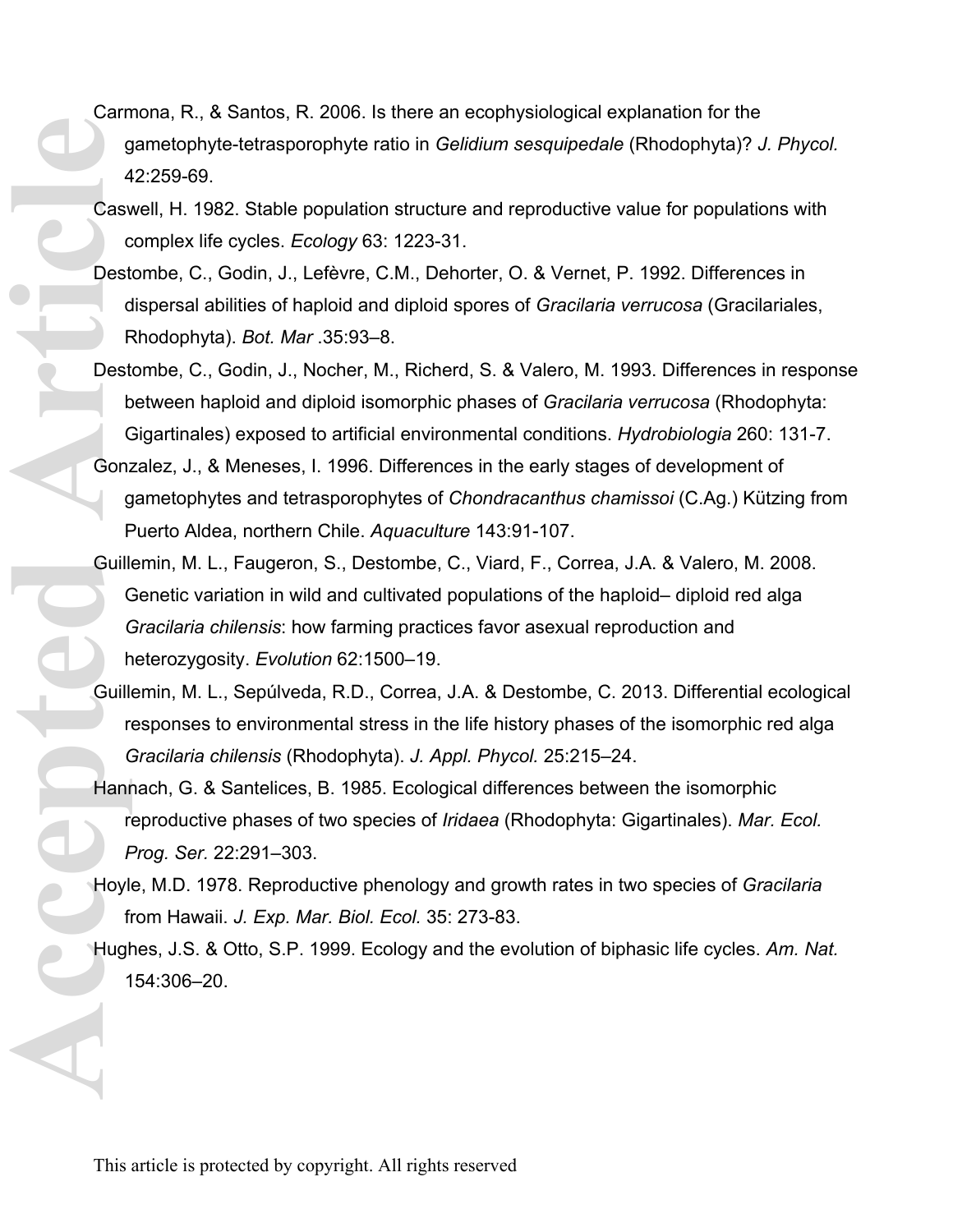- Istock, C.A. 1967. The evolution of complex life cycle phenomena: An ecological perspective. *Evolution* 21:592–605.
- Kain, J.M. & Destombe, C. 1995. A review of the life history, reproduction and phenology of *Gracilaria*. *J. Appl. Phycol.* 7:269–81.
- Kemp, W.M., Boynton, W.R., Adolf, J.E., Boesch, D.F., Boicourt, W.C., Brush, G., Cornwell, J.C., Fisher, T.R., Gilbert, P.M., Hagy, J.D., Harding, L.W., Houde, E.D., Kimmel, D.G., Miller, W.D., Newell, R.I.E., Roman, M.R., Smith, E.M. & Stevenson, J.C. 2005. Eutrophication of Chesapeake Bay: historical trends and ecological interactions. *Mar. Ecol. Prog. Ser.* 303:1-29. **Accepted Article**<br> **Accepted Article**<br> **Accepted Article**<br> **Article**<br> **Article**<br> **Article**<br> **Article**<br> **Article**<br> **Article**<br> **Article**<br> **Article**<br> **Article**<br> **Article**<br> **Article** 
	- Kim, S.Y., Weinberger, F. & Boo, S.M. 2010. Genetic data hint at a common donor region for invasive Atlantic and Pacific populations of *Gracilaria vermiculophylla* (Gracilariales, Rhodophyta). *J. Phycol.* 46:1346–9.
	- Klinger, T. 1993. The Persistence in Algae of Haplodiploidy in Algae. *Trends Ecol. Evol.*  8:256–8.
	- Krueger-Hadfield, S.A. 2011. Structure des populations chez l'algue rouge haploid-diploïde *Chondrus crispus*: système de reproduction, différeciation génétique et épidémiologie. PhD Thesis, Pierre et Marie Curie Sorbonne Universités and Pontificia Universidad Católica de Chile, 375 pp.
	- Krueger-Hadfield, S.A. 2020. What's ploidy got to do with it? Understanding the evolutionary ecology of macroalgal invasions necessitates incorporating life cycle complexity. *Evol. Appl.* 13:486-99.
	- Krueger-Hadfield, S.A., & Hoban S.M. 2016. The importance of effective sampling for exploring the population dynamics of haploid-diploid seaweeds. *J. Phycol.* 52:1-9.
	- Krueger-Hadfield, S.A., Kollars, N.M., Byers, J.E., Greig, T.W., Hammann, M., Murray, D.C., Murren, C.J., Strand, A.E., Terada, R., Weinberger, F. & Sotka, E.E. 2016. Invasion of novel habitats uncouples haplo-diplontic life cycles. *Mol. Ecol.* 25:3801–16.
	- Krueger-Hadfield, S.A., Kollars, N.M., Strand, A.E., Byers, J.E., Shainker, S.J., terada, R., Greig, T.W., Hammann, M., Murray, D.C., Weinberger, F. & Sotka, E.E. 2017. Genetic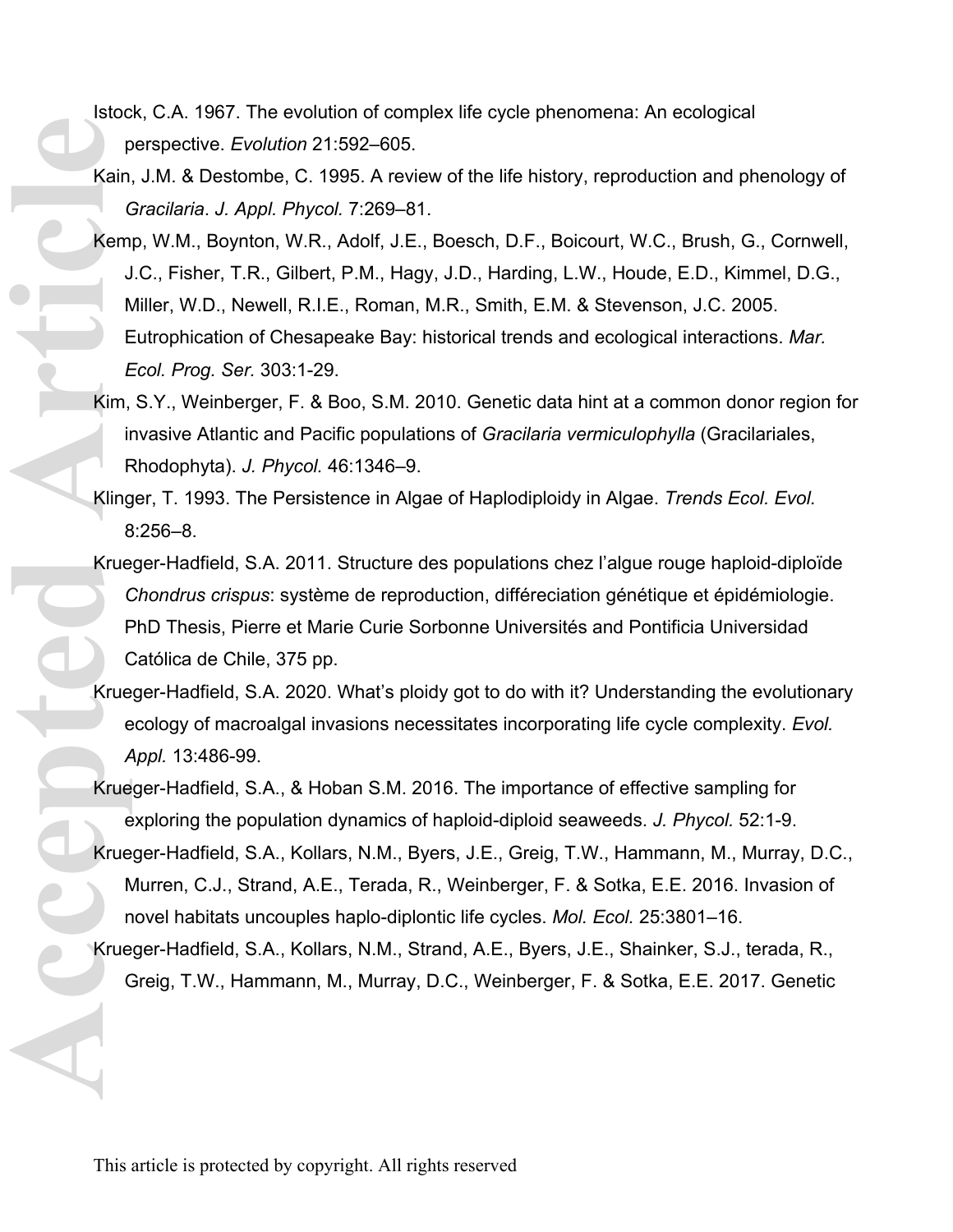identification of source and likely vector of a widespread marine invader. *Ecology* 7:4432–47.

- Krueger-Hadfield, S., Stephens, T.A., Ryan, W.H. & Heiser, S. 2018. Everywhere you look, everywhere you go, there's an estuary invaded by the red seaweed *Gracilaria vermiculophylla* (Ohmi) Papenfuss, 1967. *BioInvasion Rec.* 7:343-55. **Accepted Article**
	- Lees, L.E., Krueger-Hadfield, S.A., Clark, A.J., Duermit, E.A., Sotka, E.E. & Murren, C.J. 2018. Nonnative *Gracilaria vermiculophylla* tetrasporophytes are more difficult to debranch and are less nutritious than gametophytes. *J. Phycol.* 54:471–82.
	- Lewis, W.M. 1985. Nutrient scarcity as an evolutionary cause of haploidy. *Am. Nat.* 125: 692-701.
	- Lubchenco, J. & Cubit, J. 1980. Heteromorphic life histories of certain marine algae as adaptations to variations in herbivory. *Ecology* 61:676–87.
	- Mable, B.K. 2001. Ploidy evolution in the yeast *Saccharomyces cerevisiae*: a test of the nutrient limitation hypothesis. *J. Evol. Biol.* 14:157–70.
	- Neill, K., Nelson, W., Hurd, C. & Falshaw, R. 2018. Growth and carrageenan composition of two populations of the New Zealand carrageenophyte *Sarcothalia lanceata* (Ggartinaceae, Rhodophyta). *J. Appl. Phycol.* 30:2485-97.
	- Nyberg, C.D., Thomsen, M.S. & Wallentinus, I. 2009. Flora and fauna associated with the introduced red alga Gracilaria vermiculophylla. *Eur. J. Phycol.* 44:395–403.
	- Otto, S.P., & Gerstein, A.C.. 2008. The evolution of haploidy and diploidy. *Curr. Biol.* 18: PR1121-R1124.
	- Pandori, L.L.M. & Sorte, C.J.B. 2018. The weakest link: sensitivity to climate extremes across life stages of marine invertebrates. *Oikos* 128:621–9.
	- Provasoli, L. 1968. Media and prospects for the cultivation of marine algae. *Proceedings of the US-Japan Conference*, Hakone, 12-15 September 1966. pp. 63-75.
	- R Core Team. 2018. R: A language and environment for statistical computing. R Foundation for Statistical Computing, Vienna, Austria. URL https:www.R-project.org/.
	- Richerd, S., Couvet, D. & Valero, M. 1993. Evolution of the alternation of haploid and diploid phases in life cycles. II. Maintenance of the haplo-diplontic cycle. *J. Evol. Biol.* 6:263–80.

This article is protected by copyright. All rights reserved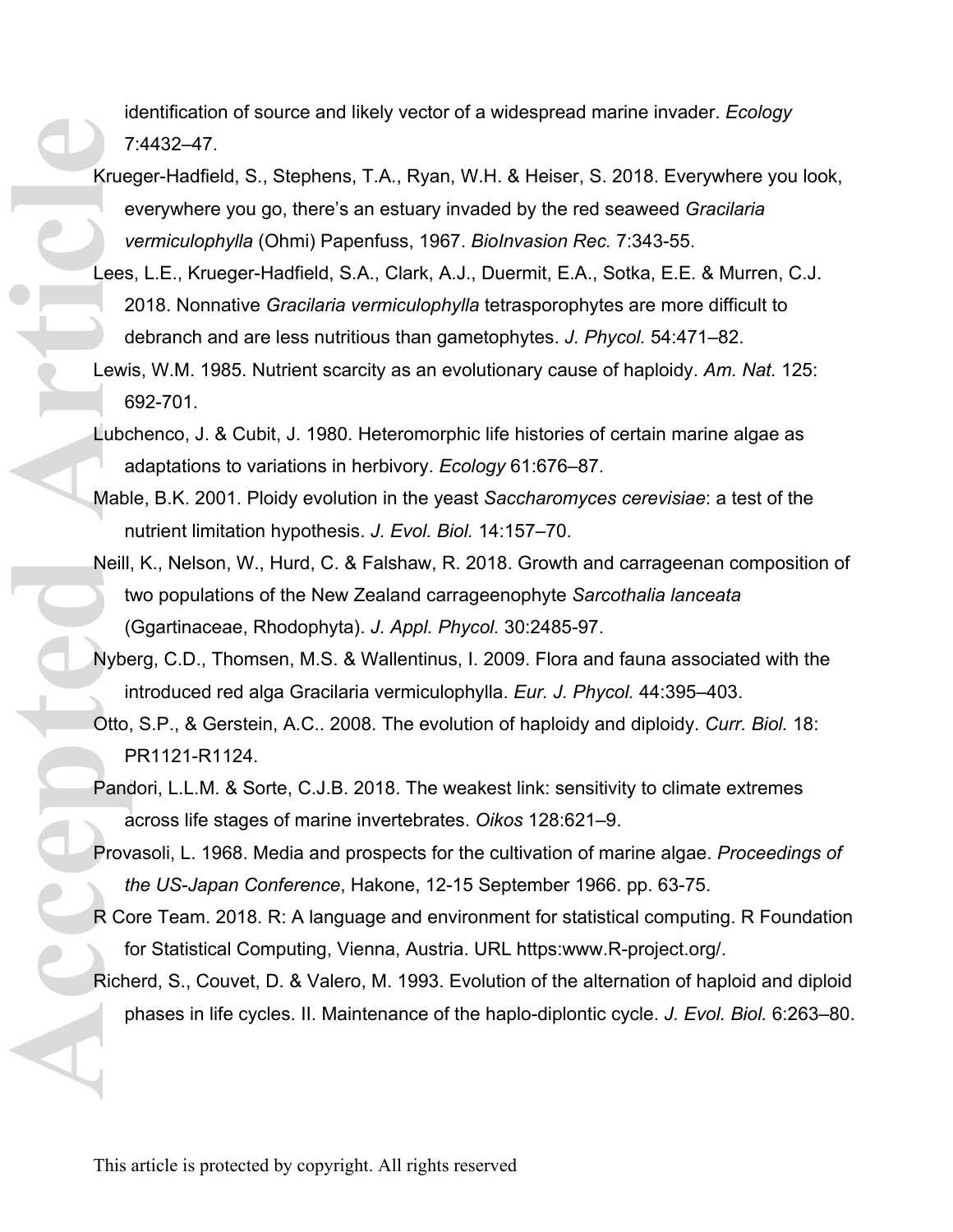- Robitzch, V., Arakaki, N., Mauger, S., Rojas, J.C.Z., Guillemin, M. L. 2019. Stranded alone: the first reported Peruvian population of *Agarophyton chilensis* is a single male's clone. *Algal Res.* 41: 101527.
- Rueness, J. 2005. Life history and molecular sequences of *Gracilaria vermiculophylla* (Gracilariales, Rhodophyta), a new introduction to European waters. *Phycologia* 44:120- 8.
- Schneider, C.A., Rasband, W.S., & Eliceiri, K.W. 2012. NIH Image to ImageJ: 25 years of image analysis. *Nat. Methods* 9: 671-5.
- Scott, M.F, & Rescan, M. 2016. Evolution of haploid-diploid life cycles when haploid and diploid fitnesses are not equal. *Evolution* 71: 215-26.
- Sotka, E.E., Baumgardner, A.W., Bippus, P.M., Destombe, C., Duermit, E.A., Endo, H., Flanagan, B.A., Kamiya, M., Lees, L.E., Murren, C.J., Nakaoka, M., Shainker, S.J., Strand, A.E., Terada, R., Valero, M., Weinberger, F. & Krueger-Hadfield, S.A. 2018. Combining niche shift and population genetic analyses predicts rapid phenotypic evolution during invasion. *Evol. Appl.* 11:781-93. He Ruer (Ruer Contract Contract Contract Contract Contract Contract Contract Contract Contract Contract Contract Contract Contract Contract Contract Contract Contract Contract Contract Contract Contract Contract Contract C
	- Thornber, C.S. & Gaines, S. 2004. Population demographics in species with biphasic life cycles. *Ecology* 85:1661–74.
	- Thornber, C., Stachowicz, J.J., & Gaines, S. 2006. Tissue type matters: selective herbivory on different life history stages of an isomorphic alga. *Ecology* 87:2255-63.
	- Valero, M., Richerd, S., Perrot, V. & Destombe, C. 1992. Evolution of alternation of haploid and diploid phases in life cycles. *Trends Ecol. Evol.* 7:25–9.
	- Vergés, A., Paul, N.A., & Steinberg, P.D. 2008. Sex and life-history stage alter herbivore responses to a chemically defended red alga. *Ecology* 89:1334-43.
	- Vieira, V.M.N.C.S., Engelen, A.H., Huanel, O., & Guillemin, M L. 2018a. Haploid females in the isomorphic biphasic life-cycle of *Gracilaria chilensis* excel in survival. *BMC Evol. Biol.* 18:174.
	- Vieira, V.M.N.C.S., Engelen, A.H., Huanel, O., & Guillemin, M. L. 2018b. Differentiation of haploid and diploid fertilities in *Gracilaria chilensis* affect ploidy ratio. *BMC Evol. Biol.* 18:183.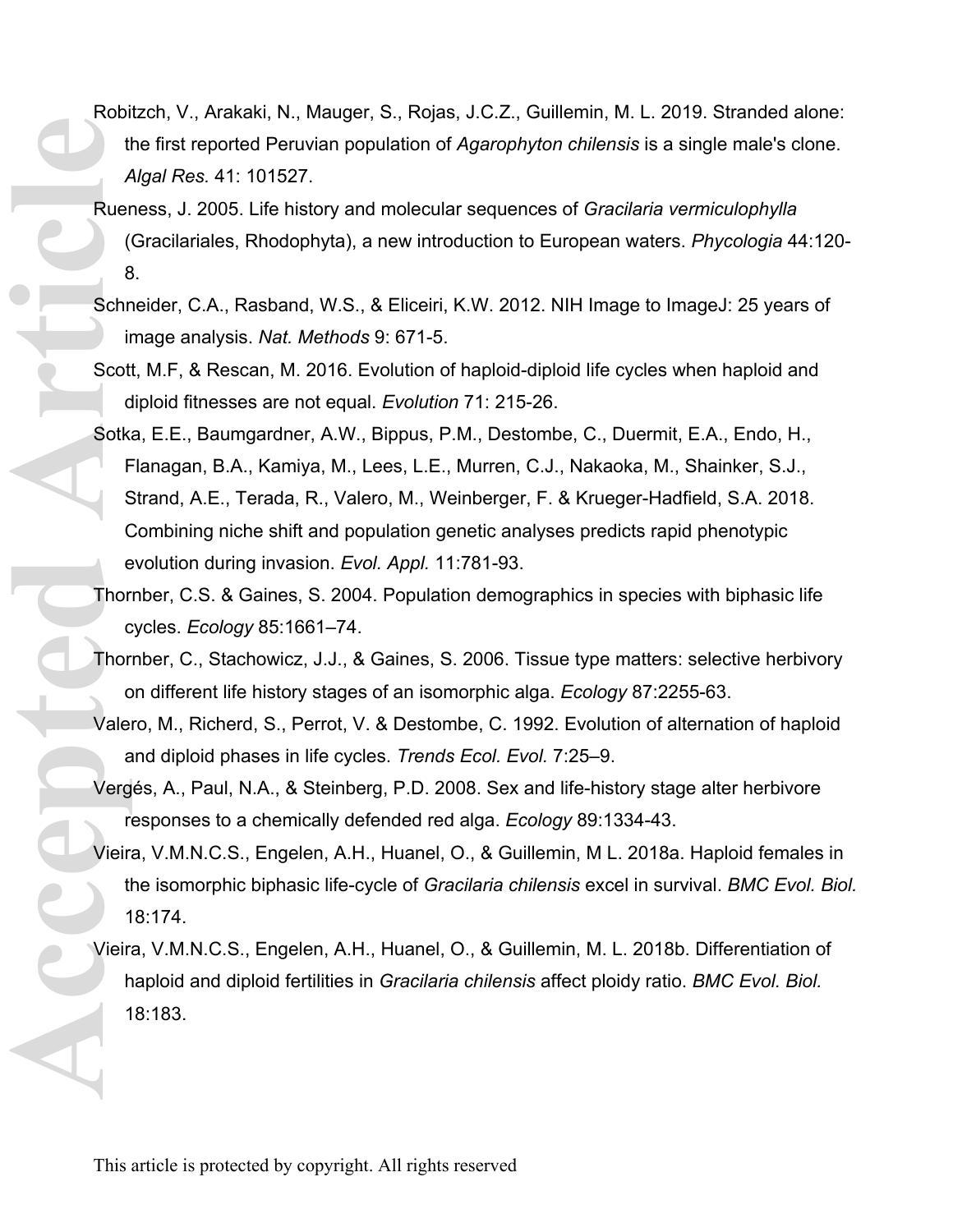- Williams, S.L., & Smith, J.E. 2007. A global review of the distribution, taxonomy, and impacts of introduced seaweeds. *Ann. Rev. Ecol. Evol. Syst.* 38:327–59.
- Zhang, X., & van den Meer, J.P. 1987. A study of heterosis in diploid gametophytes of the marine red algae *Gracilaria tikvahiae*. *Bot. Mar.* 30: 309-14.
- Zohary, D. 2004. Unconscious selection and the evolution of domesticated plants. *Econ. Bot.* 58: 5-10. Accepted Articl<sup>e</sup>

This article is protected by copyright. All rights reserved

te

CCCED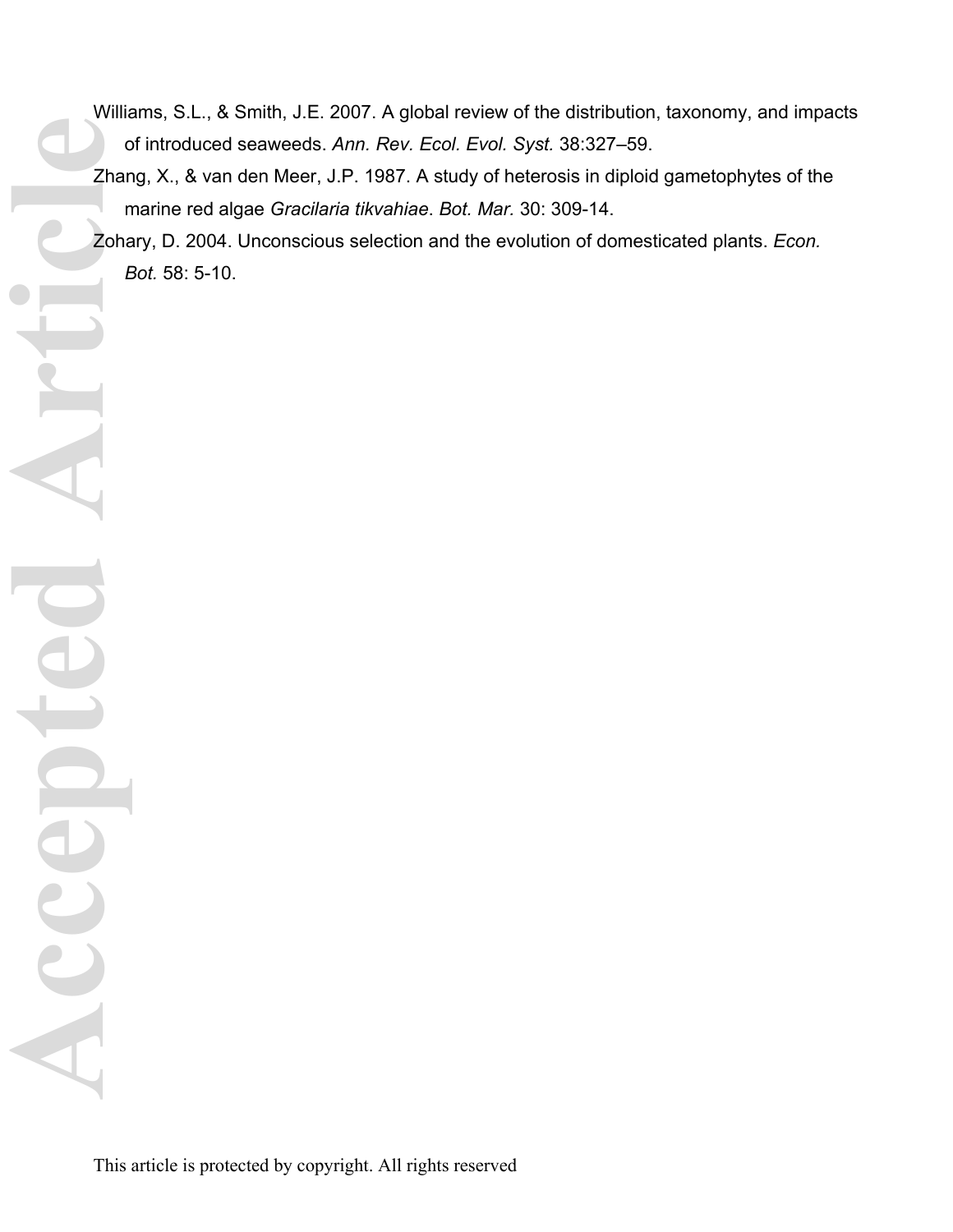**Fig. 1**. A simplified depiction of the isomorphic, haplodiplontic life cycle of *Agarophyton vermiculophyllum* in which haploid and diploid free-living stages are morphologically very similar. The diploid stage is shown with dashed lines and the haploid stages are shown with solid lines. For an example of the complete life cycle of *A. vermiculophyllum*, please see Krueger-Hadfield and Hoban (2016; photo credits: S.A. Krueger-Hadfield).

**Fig 2.** (a) Probability of survival after four weeks depending on site of origin, life history stage, and nutrient treatment. (b) Mean +/- standard error change in apex length (mm) after four weeks in culture depending on site of origin, life history stage, and nutrient treatment. Best-fit model indicated by either solid or dashed lines for haploid or diploid thalli, respectively. **Accepted Articles Articles Articles Articles Articles Articles Articles Articles Articles Articles Articles Articles Articles Articles Articles Articles Articles Articles Articles Articles Articles Articles Articles Artic** 

**Fig S1.** Map of the Delmarva Peninsula on the eastern shore of Maryland and Virginia showing site locations and images at Ape Hole Creek in the Chesapeake Bay and Magotha Road on the Atlantic Ocean. (photo credit: S.A. Krueger-Hadfield)

**Fig**. **S2**. Genet-level norms of reaction for (a) the probability of survival and (b) mean +/ standard error change in apex length (mm) after four weeks in common garden culture depending on site of origin, life history stage, and nutrient treatment. Bold line shows the average response across all genets.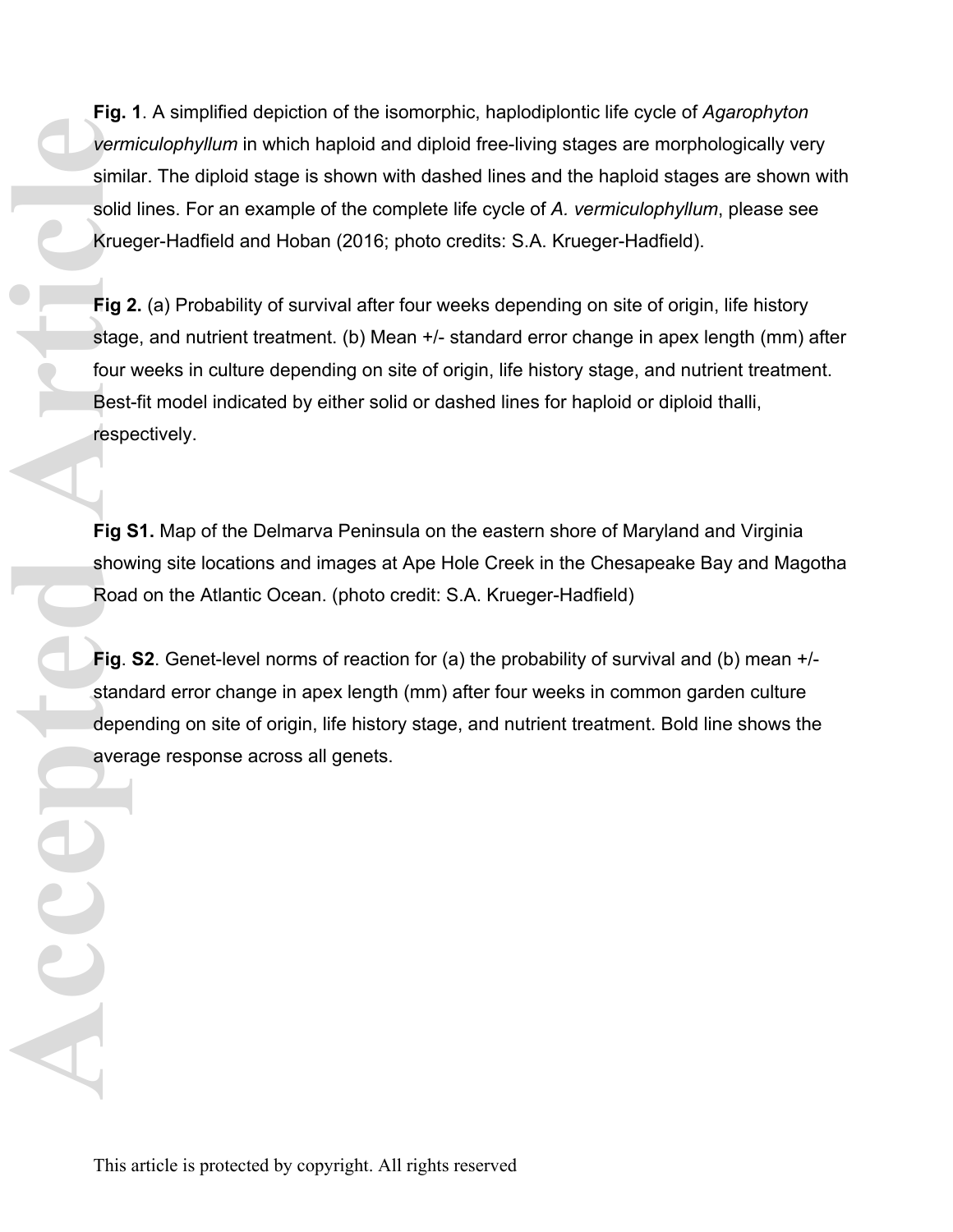